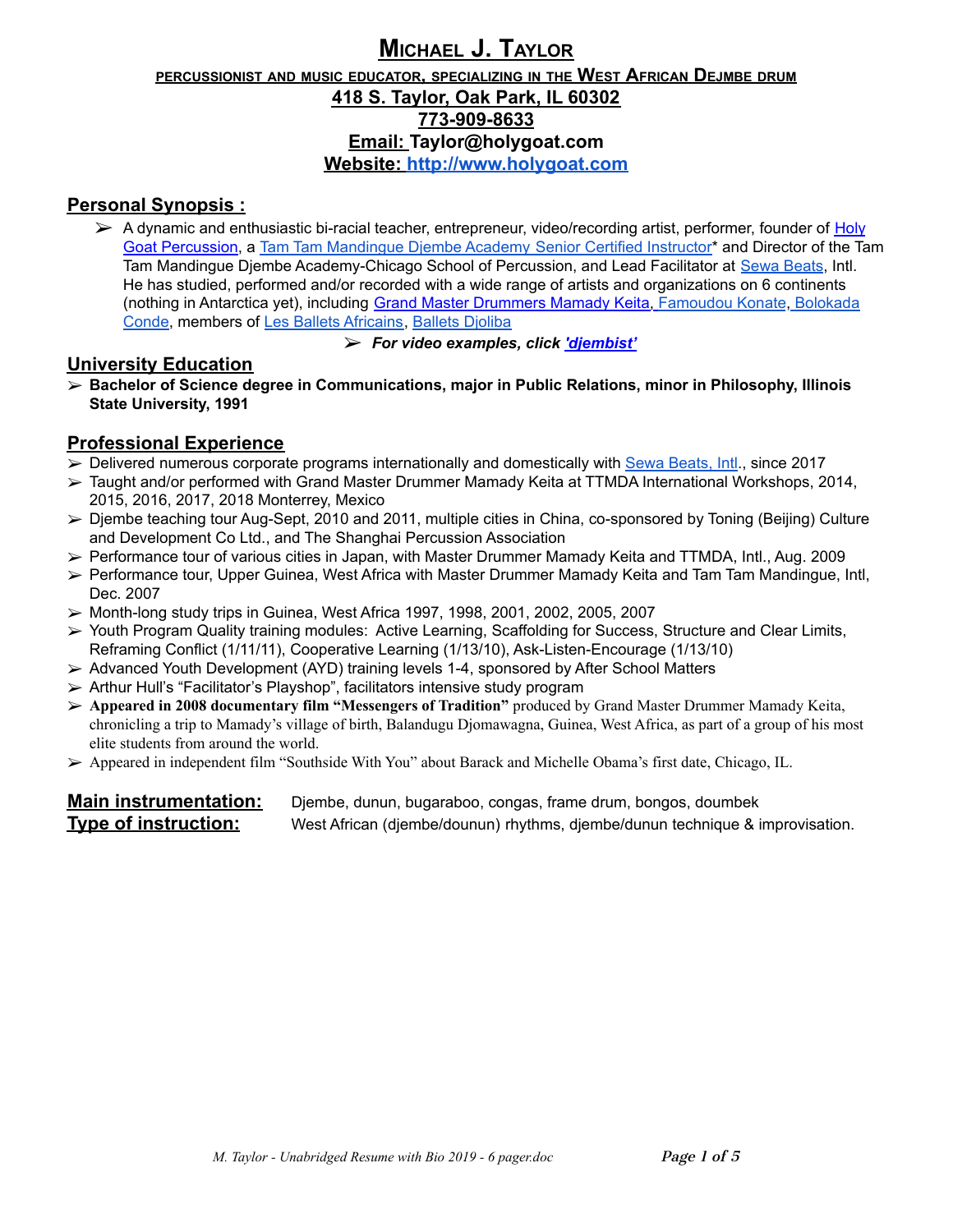# **Current On-Going Employment:**

| 2017 to current  | Adjunct Faculty at DePaul University, Chicago, Theatre School, teaching djembe and          |
|------------------|---------------------------------------------------------------------------------------------|
|                  | accompanying Kimosha Murphy's West African Dance classes – contact Kimosha Murphy,          |
|                  | 773-719-7273                                                                                |
| 2017 to current  | Lead Facilitator at Sewa Beats, Intl., delivering programs in the areas of leadership,      |
|                  | collaboration, communication, and change management.                                        |
|                  | Contact: Bill Scheidt: 336-408-5254                                                         |
| 2013 to current: | Djembe/dunun instructor at, York Alternative High School for Incarcerated Youth, Chicago    |
|                  | Contact: Shone Johnson, 773-535-7025                                                        |
| 2012 to current: | Djembe/dunun faculty instructor (high school) at Chicago Waldorf School, Chicago            |
|                  | Contact: Sylvie Desouches, 773-465-2662                                                     |
| 2006 to current: | Business, Sole Proprietor - Tam Tam Mandingue Diembe Academy-Chicago, specializing in       |
|                  | teaching traditional djembe music and rhythms, and supporting oral traditions of the Mande, |
|                  | West Africa                                                                                 |
| 2000 to current: | Performer and Teaching Artist with Urban Gateways                                           |
|                  | Contact: Jill LeCesne Potter, 312.922.0440 ext. 2751                                        |
| 1999 to current: | Lead Teaching Artist (teaching djembe and dunun), After School Matters/Gallery37            |
|                  | Contact: Claire Meyers, 312-217-5404                                                        |
| 1997 to current: | Djembe/dunun instructor, Adult Program and Outreach Program Old Town School of Folk Music,  |
|                  | Chicago                                                                                     |
|                  | Contact: Krista Ortgiesen - 773-751-3327; Kate Walsh - 773-751-3337                         |
| 1995 to current: | Business, Sole Proprietor - Holy Goat Percussion, specializing in sales of authentic, hand  |
|                  | crafted West African instruments, djembe/dunun repairs and maintenance, and performances    |
|                  |                                                                                             |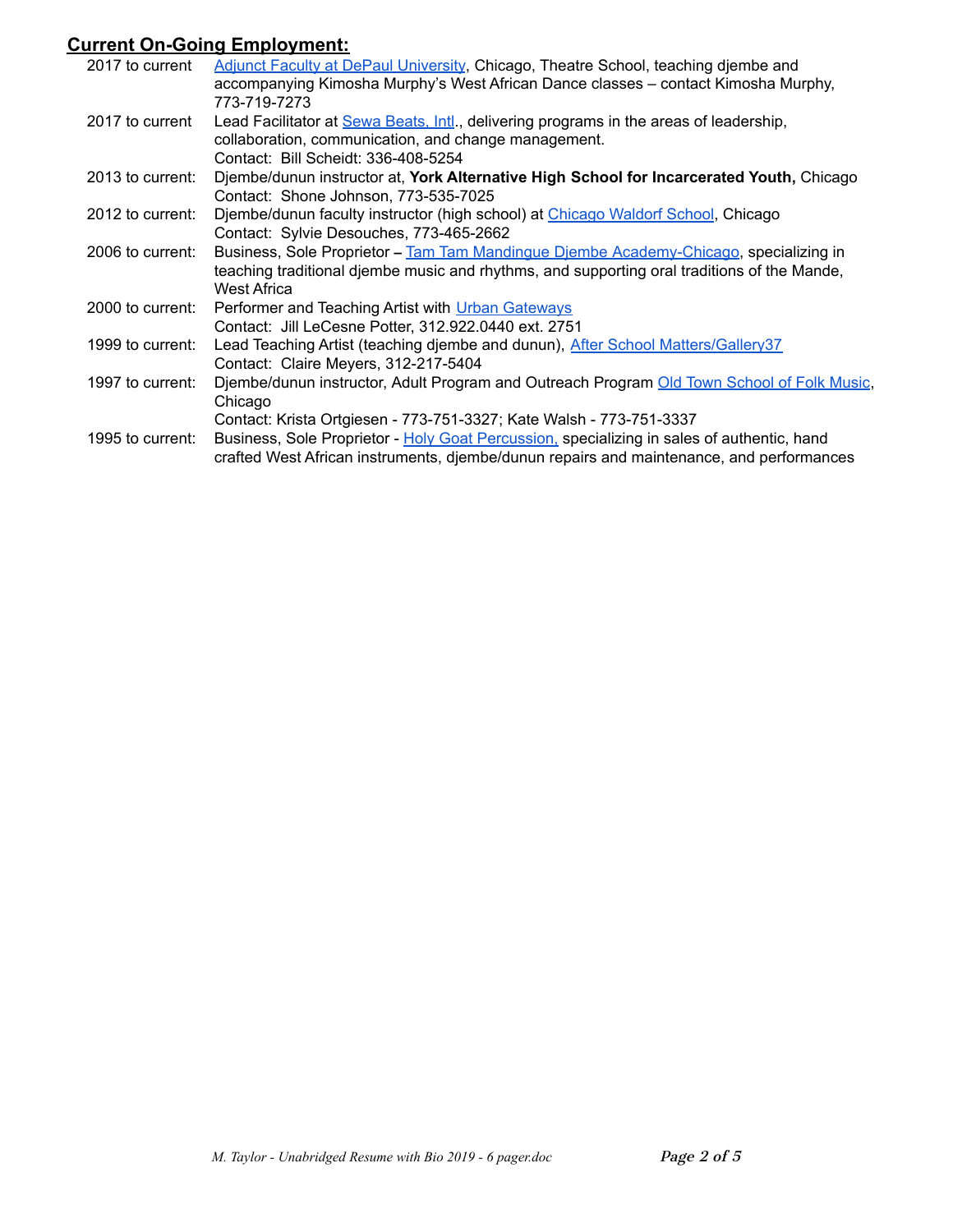# **Residencies With Universities:**

- ➢ *ARTIST-IN-RESIDENCE AT ILLINOIS WESLEYAN U[NIVERSITY](https://www.iwu.edu/anthropology/faculty/RebeccaGearhart.html)*, 2003, 2005, 2006, , 2009, 2010, 2013, 2016, 2018 Contact: Prof. Rebecca Gearhart, 309-556-3921
- ➢ *GUEST ARTIST - NORTHERN ILLINOIS U[NIVERSITY](http://www.niu.edu/music/faculty/rchappell.shtml) PERCUSSION DEPT.,* 2010
	- Contact: Distinguished Teaching Professor, Robert Chappell, 815-753-7953
- $\triangleright$  Artist-in-residence at Northwestern University Graduate School of Music Education, Evanston, IL May, 2007, 2009, 2010, 2014, 2015
	- Contact: Formerly Dr. Carlos Abril, Ph.D.; currently Amy Gwinn-Becker 847-467-1606
- ➢ *IOWA DAYS OF PERCUSSION FESTIVAL '09 AT U[NIVERSITY](http://www.uni.edu/music/randy-hogancamp) OF NORTHERN IOWA,* 2009
	- Contact: Prof. Randy Hogencamp, 319-273-2228
- > ARTIST-IN-RESIDENCE AT DEPAUL U[NIVERSITY](http://theatre.depaul.edu/about/faculty-and-staff/performance/Pages/claudia-anderson.aspx) GRADUATE SCHOOL OF THEATRE, CHICAGO, IL Jan, 2007 ● Contact: Claudia Anderson, 773-325-4661
- ➢ *ARTIST-IN-RESIDENCE AT U[NIVERSITY](http://www.uni.edu/music/randy-hogancamp) OF NORTHERN IOWA*, 2003
	- Contact: Prof. Randy Hogencamp, 319-273-2228

#### **Residencies With Youth (some ongoing):**

- ➢ Artist in Residence (teaching djembe and dunun) in numerous Chicago Public Schools, via the Old Town School of Folk Music 6/2004 to current; youth various ages in various schools
	- Contact Kate Walsh,  $773-751-3337$
- ➢ Lead Teaching Artist (teaching djembe and dunun), Gallery 37/After School Matters, schools include Wendell Phillips, Gage Park, Orr High School, Douglass High School, Prosser Career Academy, Wells High School, James Jordan Boys & Girls Club, Clemente High School, Austin College and Career Academy, Chicago for students age 14-18 (residency lengths are either school year or summer).
	- Contact: Claire Meyers, 312-217-5404

# **Residencies With Youth – past:**

- ➢ Djembe/dunun instructor for Parent University at **Spencer [Technology](https://spencertech.cps.edu/) Academy**, Roberto **[Clemente](http://www.rccachicago.org/) High [School](http://www.rccachicago.org/)** and **Miles Davis [Magnet](http://www.milesdavismagnet.org/) School** all in Chicago, 2014-2017 Contact: Ms Pamela Price 773-841-7097
- ➢ Conducted djembe class for African American Male Youth Initiative, through Boulevard Arts Center, resident at Sherman Park, Chicago, 2008-2011 with youth aged 6-15
	- Contact: Martha Jones, 773-639-8843
- ➢ Artist in Residence (Adventures in Music Teaching Artist, teaching djembe and dunun) with **Chicago Symphony Orchestra** 2009-2011 with youth aged 5-18.
	- Contact: Tania Van Bree, 312-294-3803
- ➢ Conducted djembe class **independently** for First Circle Education for Young Children (pre-school), Oak Park, 2007-2010, for youth age 3-5yrs
	- Contact: Haegyung K. Weisbrod, 708-848-9422
- ➢ Conducted djembe class via Steckman Studio of Music for Oak Park Dist 97 schools, Brooks and Julian Middle schools, 2006-2010 school year, for youth age 11-13yrs
	- Contact: Vicky Scaman, 708-524-1954
- ➢ Conducted djembe class for Chicago West Community Music Center, Garfield Park Fieldhouse, Chicago 2002 and 2003 for students age 8-12 and 14-16 respectively
	- Contact: Howard Sandifir, 708-386-5315
- ➢ Conducted djembe class for CHICAGO WALDORF SCHOOL, Chicago , 2000 for students age 13-18
	- Contact: Joe Bailey, 773-465-2662
- ➢ Music Director for CHICAGO PARK DISTRICT Kids Summer Camp program 1996 at Loyola Park location for youth age 5-12
	- Contact: Linda Kelso, 312/742-7921
- ➢ Volunteer Drum Education Program for Youth at EVANSTON YMCA 1995 for students age 4-11
	- Contact: David Blood, 708/328/1428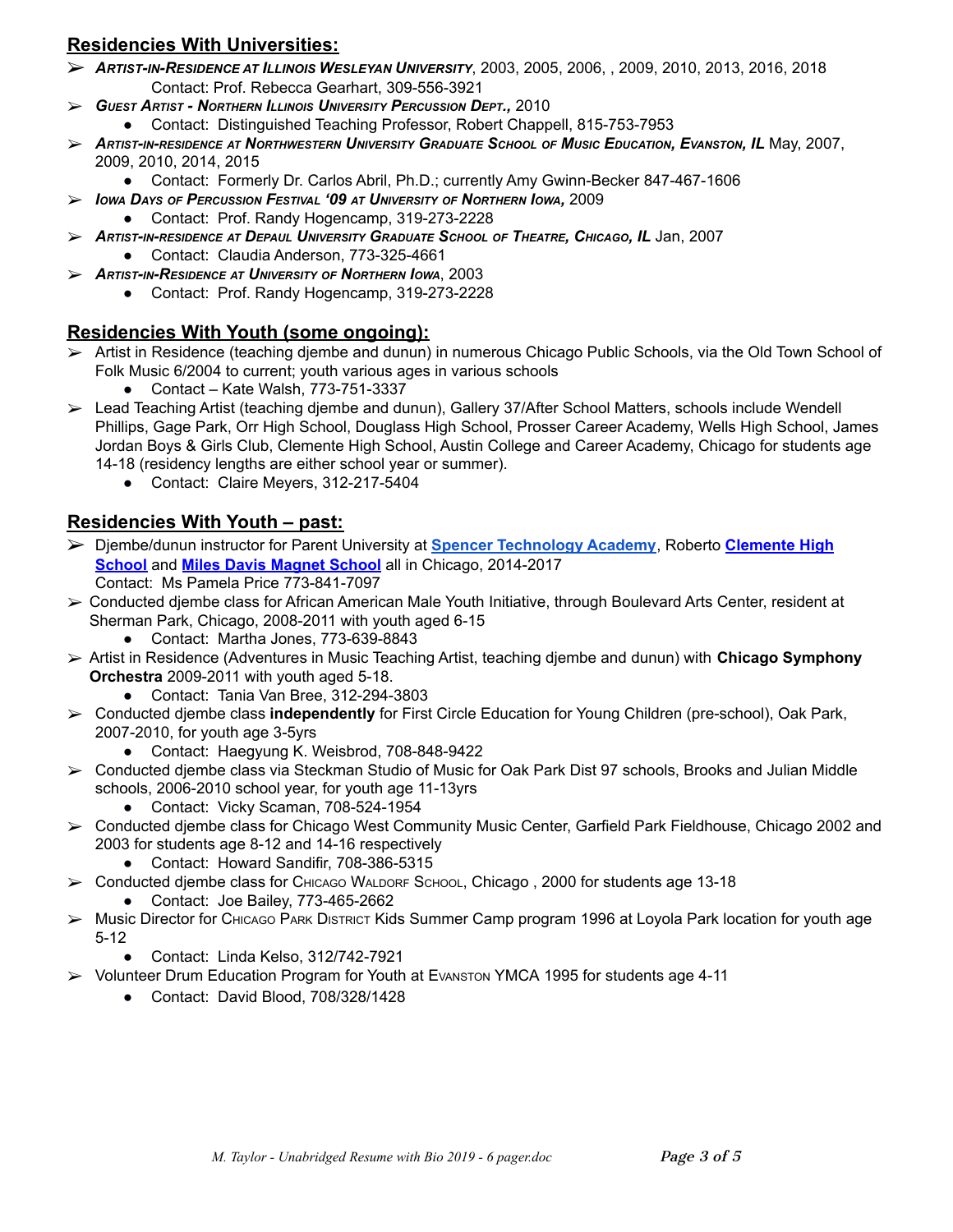# **"Drum Therapy"/Healing work including work with At-Risk groups**

- ➢ **For Youth**:
	- ❖ Musical Director "HELLO Drum Chorus", a drum ensemble comprised of **homeless teens** via the Night Ministry, 1/2007-current.
		- Contact: Anne Holcomb, 773-699-4711
	- ❖ Conduct rhythm interactive workshop/performances at Comer, Rush and Lurie Children's Hospitals, Chicago, via the Old Town School of Folk Music, Chicago for **hospitalized** youth 1/2004-current ● Contact: Jenna Murfin, [773.751.3326](tel:773.751.3326)
	- ❖ Conduct rhythm interactive workshop/performances at Ferst School, Chicago via the Old Town School of Folk Music for **physically and mentally challenged youth** 1/2004-current
		- Contact: Kate Walsh, 773-751-3337
	- ❖ Conducted djembe session for House of the Good Shepherd, **Emergency Domestic Abuse shelter**, 2004-2008 via Merit School of Music for youth age 6-12
		- Contact: Logan Massey, [312-267-4477](tel:312-267-4477)
	- ❖ Conducted weekly drum therapy sessions at Paulina House (a Merriville Academy group home), 2002-2005,for **behavioral and developmentally delayed** boys, age 10-18
		- Contact: Dr. Harry Steckman, 708-524-1954
	- ❖ Conducted monthly drum therapy session at Village Day School, beginning 2002 2005, working with **developmentally and behaviorally delayed** boys aged 5-12
		- Contact: Mike Lazarus, 708-660-1821

#### ➢ **For Adults**:

- $\diamond$  Created and conduct [DRUM](https://www.holygoat.com/about/drumeditation/)EDITATION<sup>™</sup> a combination of intentional drumming, breath work and guided meditation designed for healing
- ❖ 'TRANSMEDITATIONAL DRUMMER' for lecture/workshops "CREATING <sup>A</sup> MORE HOLISTIC LIFE -- HOW RITUAL ENHANCES THE MIND/BODY/SPIRIT CONNECTION" AND "IDENTIFYING AND INTEGRATING THE CHAKRA SYSTEM INTO YOUR DAILY LIFE" – created by Kurt Hill (Holistic Healthcare [Practitioner\)](http://holistichealthpractice.net/practitioners/kurt-hill-lmt/) 312-664-8376
- ❖ Conducted monthly drum therapy session at Westlake Hospital Behavioral Health Unit, working with the **psychiatrically impaired**
	- Contact: Amber Kanopa, 708-938-7279
- ❖ Live drummer for workshop 'DARE TO LIVE YOUR DREAM', created by Susan Day, ICF (Life Coach) 312-464-1188

# **Certification and Training**

- ➢ \***TAM M[ANDINGUE](http://www.ttmda.com/) DJEMBE ACADEMY CERTIFIED INSTRUCTOR** 2005
- > \*TAM TAM M[ANDINGUE](http://www.ttmda.com/) DJEMBE ACADEMY SENIOR CERTIFIED INSTRUCTOR (first in the world to receive this highest degree offered by the Tam Tam Mandingue Djembe Academy, Intl) June, 2006
- ➢ Studied drumming, dance, West African culture and history at Master Drummer [Mamady](https://www.ttmda.com/mamady-keita/introduction) Keita's and [M'Bemba](https://wuladrum.com/blogs/articles/106773511-wula-profile-mbemba-bangoura) [Bangoura'](https://wuladrum.com/blogs/articles/106773511-wula-profile-mbemba-bangoura)s workshops in Guinea, West Africa 1998, 1999, 2001, 2002, 2005 and 2007
- ➢ Drum Teachers include: [Mamady](https://www.ttmda.com/mamady-keita/introduction) Keita, [Bolokada](https://bolokada.com/) Conde, [Famoudou](https://en.wikipedia.org/wiki/Famoudou_Konat%C3%A9) Konaté, [Michael](https://wuladrum.com/pages/the-wula-team) Markus, [M'Bemba](https://wuladrum.com/blogs/articles/106773511-wula-profile-mbemba-bangoura) [Bangoura,](https://wuladrum.com/blogs/articles/106773511-wula-profile-mbemba-bangoura) Yaya [Kabo,](https://www.youtube.com/watch?v=6iNrUjJ0qv8) Madou [Dembele](http://www.geocities.ws/madoudrum/), Gbanworo Keita, Laurent Camara, Minto Camara, [Arthur](https://villagemusiccircles.com/) Hull (drum circle facilitation), Yaya [Diallo,](https://en.wikipedia.org/wiki/Yaya_Diallo) and Jahamen Mobley

#### **Miscellaneous:**

➢ *\*Tam Tam Mandingue Djembe Academy Instructor and Senior Instructor are degrees in the djembe (and dunun) drum offered exclusively by Mamady Keita, Grand Master Drummer from Guinea West Africa. This certification was born as part of the school Mamady established in Brussels, Belgium in 1991, called Tam Tam Mandingue. Tam Tam Mandingue currently has branch schools in North America, Asia Pacific, Europe and the Middle East.*